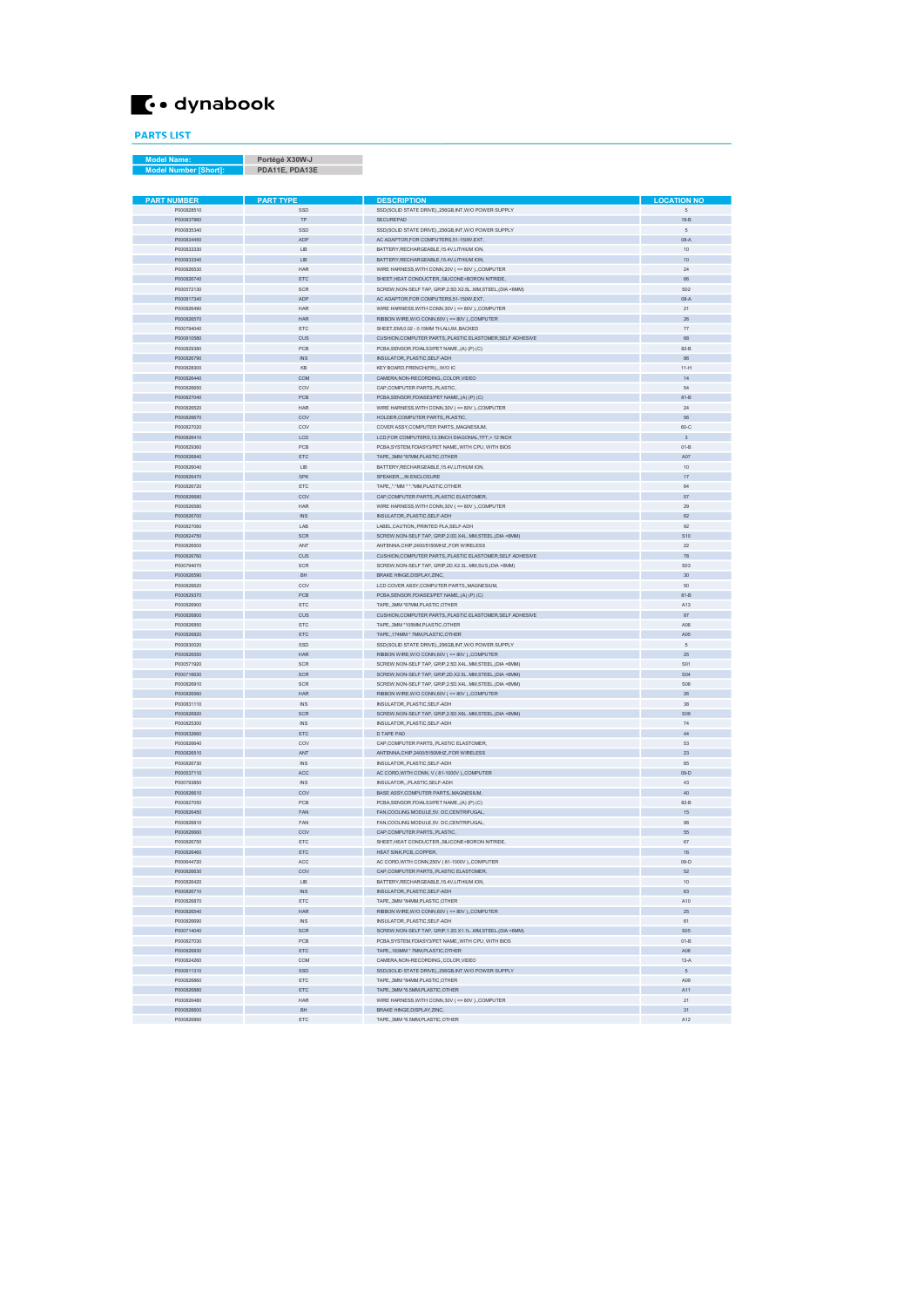

DRAWING [PAGE 1]